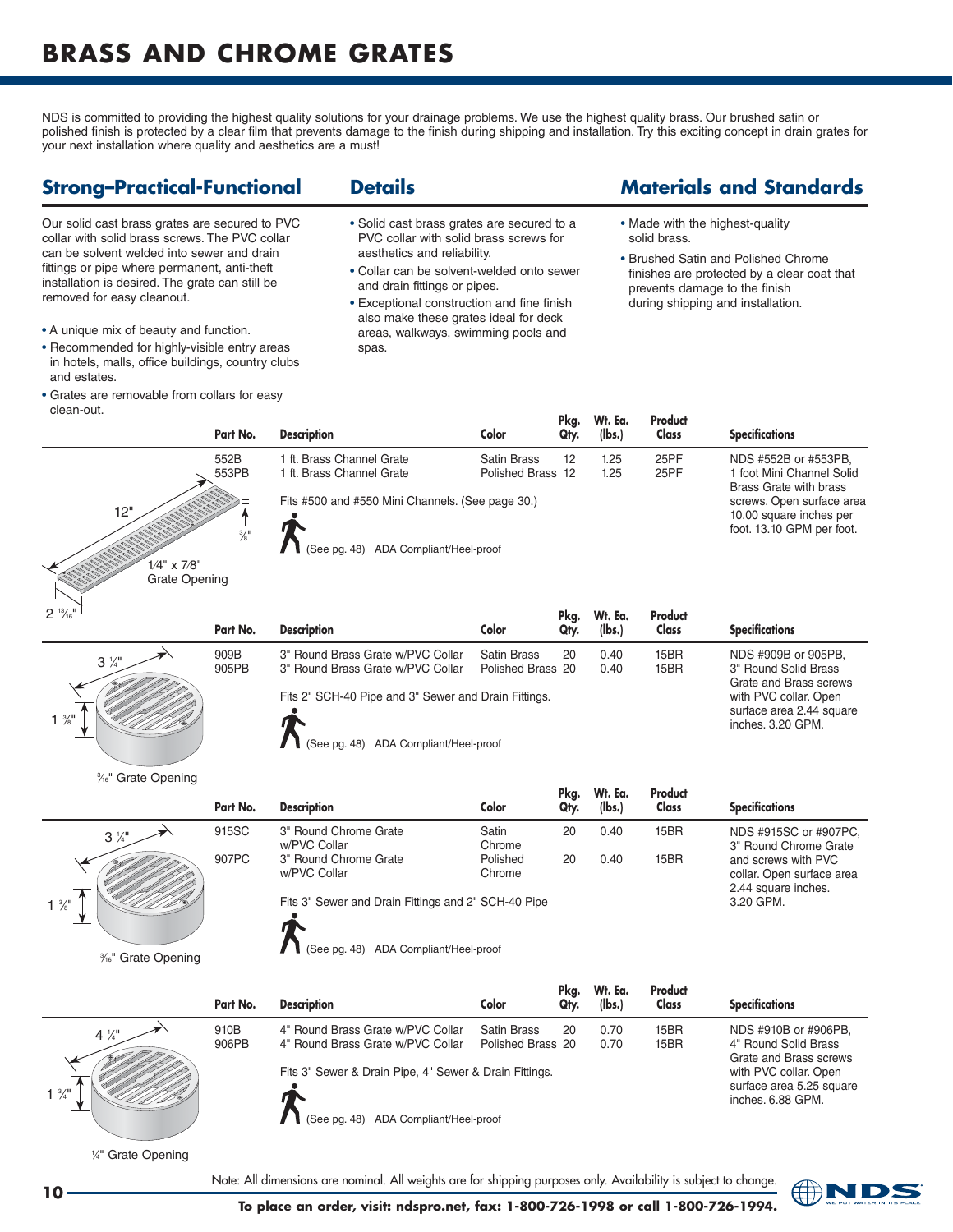# **BrASS AND CHrOME grATES**

**Pkg. Wt. Ea. Product**

NDS #918B or #919PB, 6" Round Solid Brass Grate and Brass screws with styrene collar. Open surface area 13.15 square inches. 17.23 GPM.

inches. 3.93 GPM.

|                 | Part No. | <b>Description</b>                                     | Color              | Pka.<br>Qty. | Wt. Ea.<br>(lbs.) | Product<br>Class | <b>Specifications</b>                                                   |
|-----------------|----------|--------------------------------------------------------|--------------------|--------------|-------------------|------------------|-------------------------------------------------------------------------|
| $4\frac{1}{4}$  | 917SC    | 4" Round Chrome Grate<br>w/PVC Collar                  | Satin<br>Chrome    | 20           | 0.70              | 15BR             | NDS #917SC or #908PC,<br>4" Round Chrome Grate                          |
|                 | 908PC    | 4" Round Chrome Grate<br>w/PVC Collar                  | Polished<br>Chrome | 20           | 0.70              | 15BR             | and screws with PVC<br>collar. Open surface area<br>5.25 square inches. |
| $1 \frac{3}{4}$ |          | Fits 3" Sewer & Drain Pipe, 4" Sewer & Drain Fittings. |                    |              |                   |                  | 6.88 GPM.                                                               |



1/4" Grate Opening

2"  $6\frac{11}{16}$ " **Part No. Description Color Qty. (lbs.) Class Specifications**

%" Grate Opening



918B 6" Round Brass Grate Satin 8 1.38 15BR<br>
w/Styrene Collar Srass Srass w/Styrene Collar **Brass**<br>6" Round Brass Grate **Brass** Polished 919PB 6" Round Brass Grate Polished 8 1.38 15BR w/Styrene Collar Fits Spee-D® Basin, 6" Sewer & Drain Fittings.

See pg. 48) ADA Compliant/Heel-proof

(See pg. 48) ADA Compliant/Heel-proof

| Part No. | <b>Description</b>                     | Color                    | Pkg.<br>Qtv. | Wt. Ea.<br>(lbs.) | <b>Product</b><br>Class | <b>Specifications</b>                                                       |
|----------|----------------------------------------|--------------------------|--------------|-------------------|-------------------------|-----------------------------------------------------------------------------|
| 913B     | 5" Square Brass Grate<br>w/ PVC Collar | Satin<br><b>Brass</b>    | 10           | 1.40              | 15BR                    | NDS #913B or #914PB.<br>5" Square Solid Brass                               |
| 914PB    | 5" Square Brass Grate<br>w/ PVC Collar | Polished<br><b>Brass</b> | 10           | 1.40              | 15BR                    | Grate with brass screws<br>and PVC collar. Open<br>surface area 3.00 square |

Fits 4" Sewer and Drain Fittings, 3" Sewer and Drain Pipe and 3" Triple Wall Pipe.

3 ⁄8" Grate Opening



**Pkg. Wt. Ea. Product Part No. Description Color Qty. (lbs.) Class Specifications** 920B 6" Square Brass Grate Satin 8 1.88 15BR w/Styrene Adaptor Brass<br>
6" Square Brass Grate Brass Polished 923PB 6" Square Brass Grate **Polished** 8 1.88 15BR w/Styrene Adaptor Brass Fits 3" or 4" Sewer and Drain Pipe or Fittings, 3" or 4" Corrugated Pipe and 3" or 4" Triple Wall Pipe. NDS #920B or #923PB, 6" Square Solid Brass Grate with brass colored styrene low profile adapter and brass screws. Open surface area 22.96 square inches. 30.08 GPM.

(See pg. 48) ADA Compliant/Heel-proof

3 ⁄8" Grate Opening

 $6 \frac{15}{16}$ "

3⁄8" Grate Opening

|        | Part No. | <b>Description</b>                                      | Color                    | Pkg.<br>Qty. | Wt. Ea.<br>(lbs.) | Product<br>Class | <b>Specifications</b>                                                     |
|--------|----------|---------------------------------------------------------|--------------------------|--------------|-------------------|------------------|---------------------------------------------------------------------------|
| 61/8   | 921B     | 6" Square Brass Grate<br>w/Styrene Adaptor              | Satin<br><b>Brass</b>    | 8            | 1.88              | 15BR             | NDS #921B or #922PB,<br>6" Square Solid Brass                             |
|        | 922PB    | 6" Square Brass Grate<br>w/Styrene Adaptor              | Polished<br><b>Brass</b> | 8            | 1.88              | 15BR             | Grate with brass colored<br>styrene low profile adapter                   |
| 2 3/4" |          | Fits Spee-D® Basin, 6" Sewer and Drain Pipe & Fittings. |                          |              |                   |                  | and brass screws. Open<br>surface area 22.96 square<br>inches, 30.08 GPM. |
|        | 3/4"     | (See pg. 48) ADA Compliant/Heel-proof                   |                          |              |                   |                  |                                                                           |



Note: All dimensions are nominal. All weights are for shipping purposes only. Availability is subject to change.<br>**11**